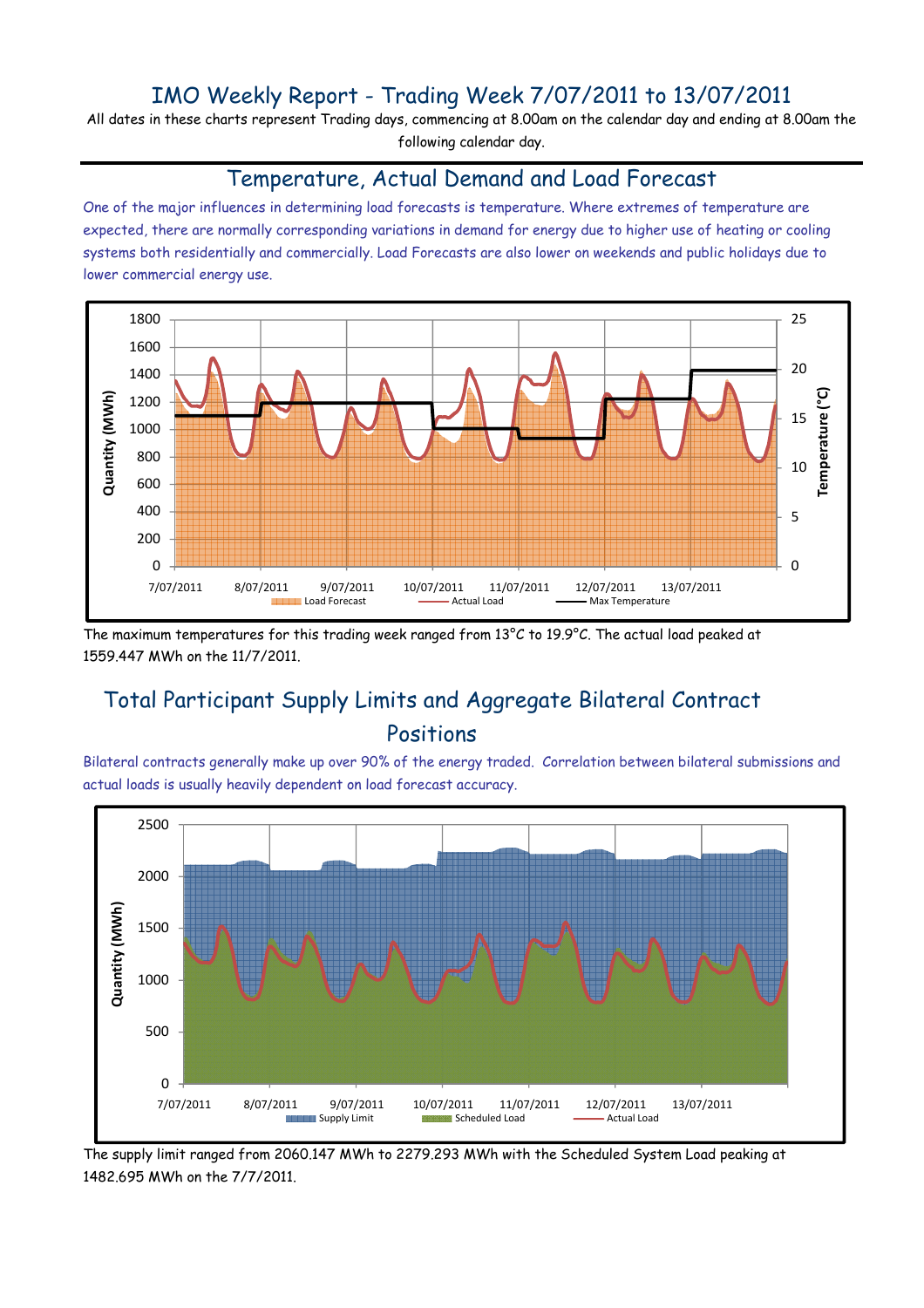### Net Balancing Market Trades

Bilateral contracts and STEM trading are generally based on the forecast energy requirements of Participants. When the forecast requirements are higher or lower than the actual requirements for a day, this Market energy must be bought and sold in the balancing mechanism. This graph shows the estimated net balancing trades.



The majority of the balancing activity this week occurred within Balancing Supply. The maximum balancing demand for the week reached 112.774 MWh on the 10/7/2011. The maximum balancing supply for the week reached -240.644 MWh on the 7/7/2011.

# Total Traded Energy

This chart represents a comparison between the total net energy that is traded in Bilateral Contracts, the STEM and the balancing mechanism. Balancing Supply represents cases in which the total contract position is greater than the demand and customers must supply energy back to balancing. Balancing Demand represents cases in which the total contract position is less than the demand and customers must purchase energy from balancing.



Total balancing supply equalled -26056.37 MWh whereas total balancing demand equalled 1030.26 MWh. The Total STEM Traded quantity was 12110.658 MWh, with the STEM Clearing Quantity ranging between 4.936 MWh and 121.56 MWh.